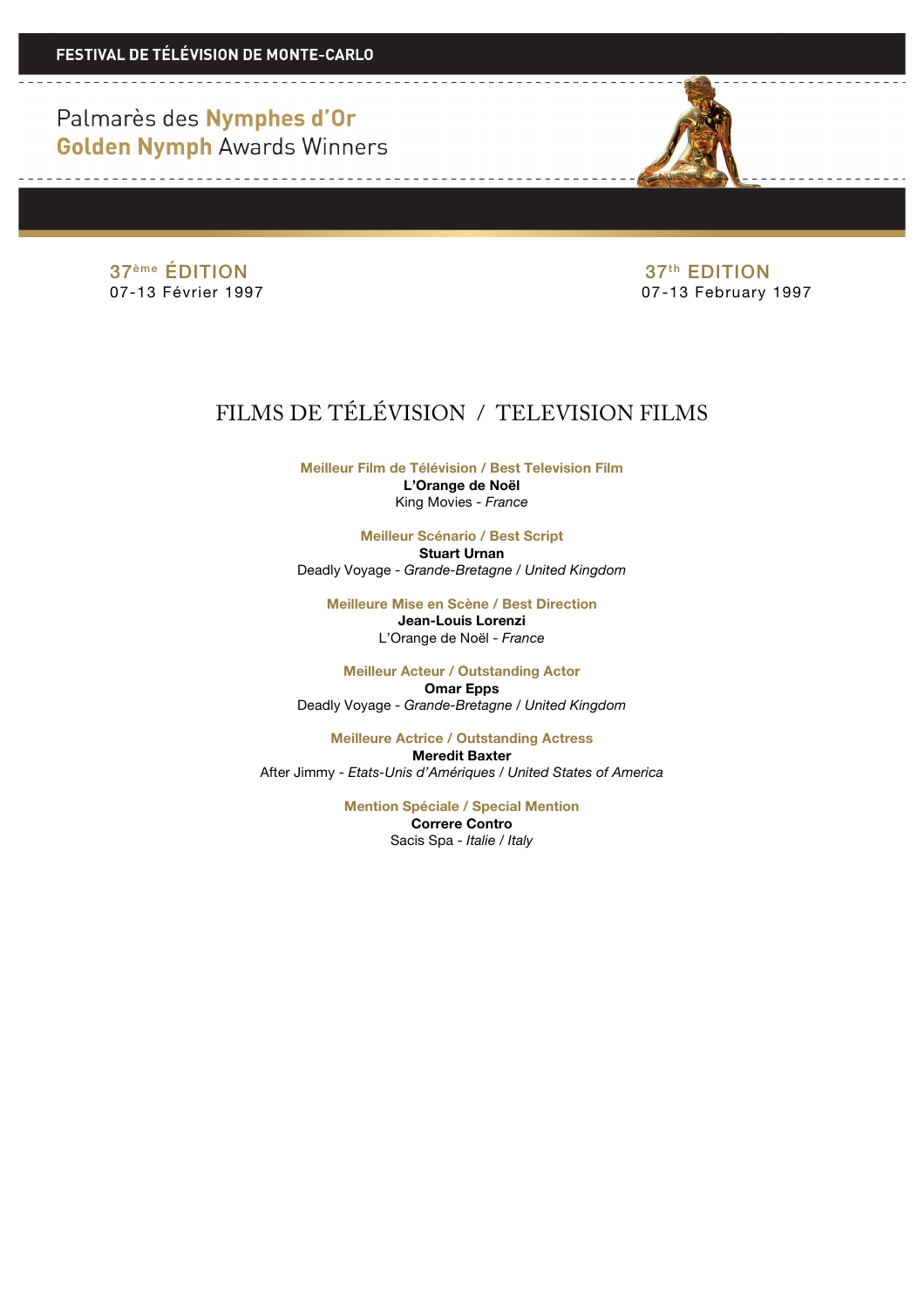Palmarès des Nymphes d'Or **Golden Nymph Awards Winners** 

#### MINI-SÉRIES / MINI SERIES

**Meilleure Mini-Série / Best Mini Series En Fri Mand (Clean Sheet)** Denmark Radio TV - *Danemark / Denmark*

**Meilleure Mise en Scène / Best Direction Daniel Alfredson** En Fri Mand - *Danemark / Denmark*

**Meilleur Scénario / Best Script John Brown** En Fri Mand (Clean Sheet) - *Danemark / Denmark*

**Meilleure Actrice / Outstanding Actress Ole Ernst** En Fri Mand - *Danemark / Denmark*

**Meilleur Acteur / Outstanding Actor**

**Alex Kingstone** The Fortunes and Misfortunes of Moll Flanders - *Etats-Unis d'Amérique / United States of America*

> **Mention Spéciale / Special Mention Grand Avenue HBO Enterprise** *Etats-Unis d'Amérique / United States of America*

### ACTUALITÉS / NEWS

**Meilleur Programme d'Actualité / Best News Programme** Nymphe d'Or **Uzen Zum Quàlen (Licence pour la Torture)** ZDF - *Allemagne / Germany*

**Excellence Journalistique ou Professionnelle / Journalistic or Professional Excellence**

Nymphes d'Argents **The Selling of Innocents** Associated Producers Inc. - *Canada*

**Envoyé Spécial : Enquête sur un Massacre** France 2 - *France*

**Le Point : Les Nouveaux Goulags (Prisons Russes)** Société Radio Canada - *Canada*

> **Mention Spéciale / Special Mention De Moeders Van « Alanya »** Netwerkl - *Pays-Bas / Netherlands*